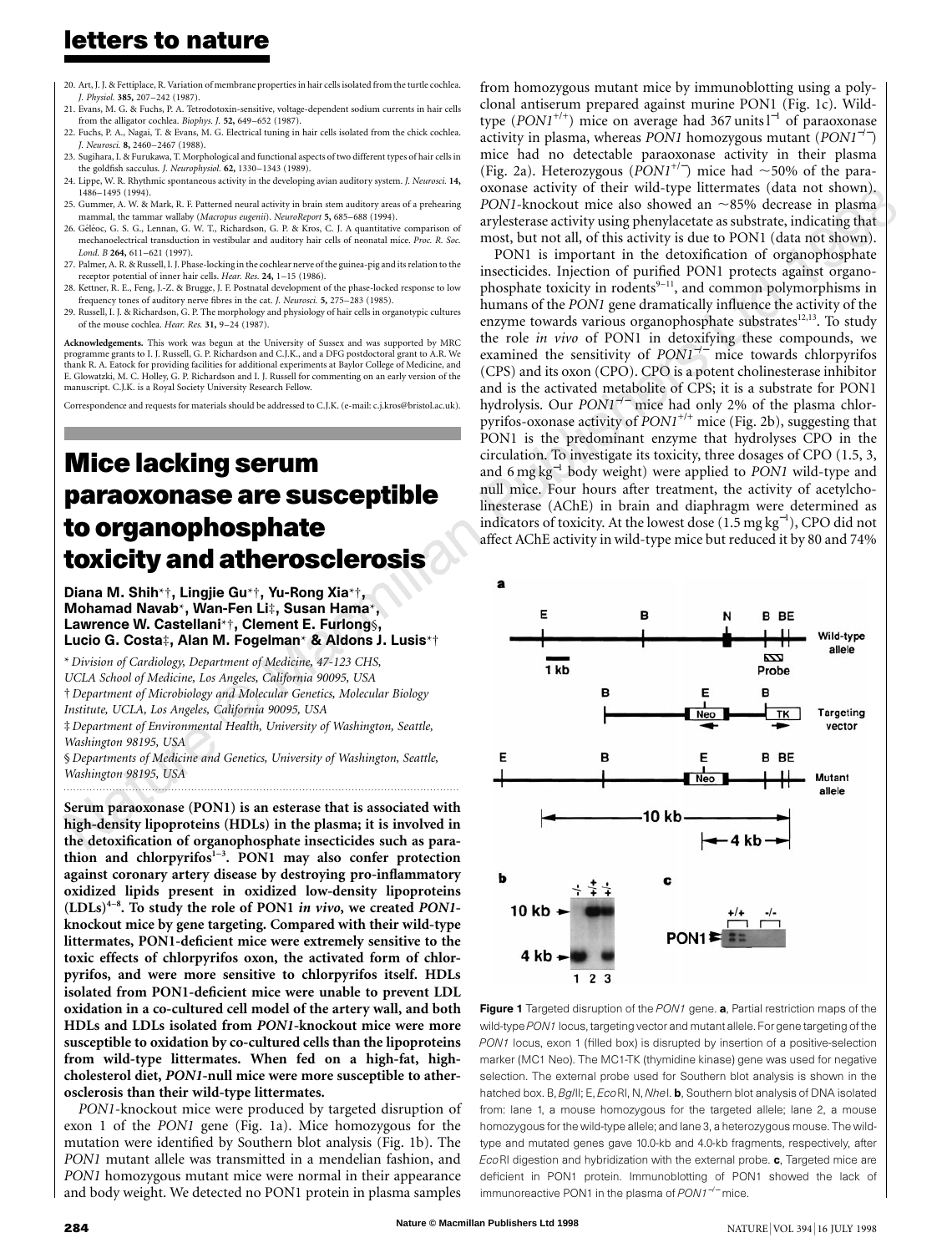| Table 1 Plasma lipoprotein, lipid and PON1 levels in wild-type, PON1 heterozygous and PON1 null mice |                                            |                                               |                                         |                                      |                                         |                                        |                            |
|------------------------------------------------------------------------------------------------------|--------------------------------------------|-----------------------------------------------|-----------------------------------------|--------------------------------------|-----------------------------------------|----------------------------------------|----------------------------|
|                                                                                                      | Total<br>cholesterol                       | VI DI /I DI<br>cholesterol                    | HDI.<br>cholesterol                     | Unesterified<br>cholesterol          | Triglycerides                           | Free fatty acids                       | Relative PON1<br>activity* |
| Female, on chow diet                                                                                 |                                            |                                               |                                         |                                      |                                         |                                        |                            |
| $PON1^{+/+}$ (n = 11)<br>$PONI^{+/}$ (n = 8)<br>$PON1^{-/-} (n = 16)$                                | $110 \pm 7$<br>$101 \pm 11$<br>$122 \pm 8$ | $13 \pm 3^{+}$<br>$11 \pm 3$ ‡<br>$19 + 21 +$ | $98 \pm 5$<br>$90 \pm 8$<br>$103 \pm 6$ | $17 + 2$<br>$16 \pm 3$<br>$22 \pm 2$ | $40 \pm 7$<br>$37 \pm 8$<br>$66 + 11$   | $75 \pm 4$<br>$77 \pm 6$<br>$81 \pm 6$ | 100<br>$50 \pm 4$          |
| Male, on chow diet                                                                                   |                                            |                                               |                                         |                                      |                                         |                                        |                            |
| $PON1^{+/+}$ (n = 10)<br>$PON1^{+/}$ (n = 9)<br>$PON1^{-/-} (n = 16)$                                | $126 \pm 8$<br>$147 \pm 10$<br>$136 \pm 6$ | $19 \pm 3$<br>$21 \pm 3$<br>$16 + 2$          | $107 \pm 7$<br>$125 \pm 9$<br>$119 + 5$ | $27 \pm 3$<br>$28 \pm 3$<br>$27 + 2$ | $96 \pm 24$<br>$93 \pm 15$<br>$97 + 14$ | $79 \pm 5$<br>$89 \pm 5$<br>$82 + 3$   | 70 ± 9<br>$40 +$<br>∩ +    |
| Female, on high-fat diet                                                                             |                                            |                                               |                                         |                                      |                                         |                                        |                            |
| $PON1^{+/+}$ (n = 6)<br>$PONI^{-/-}$ (n = 6)                                                         | $256 \pm 22$<br>$261 + 22$                 | $198 \pm 23$<br>$197 + 21$                    | $58 \pm 8$<br>$64 + 10$                 | $51 \pm 4$<br>$50 + 6$               | $4 +$                                   | $36 \pm 3$<br>$33 +$                   | $38 \pm 4$                 |

Lipid levels are given in mg dl<sup>-1</sup> ± s.e. Values for lipid levels on chow diets were from mice of 50% C57BL/6 and 50% 129/SvJ genetic background; lipid levels of mice on an atherogenic, high-<br>fat diet were from animals of

\* PON1 activities were determined using arylesterase as substrate and are given as a percentage ± s.e. compared to female wild-type mice fed a chow diet, after subtracting the arylesterase<br>activity in *PON1<sup>–/–</sup>* mice. Val  $\frac{1}{1}$ Student's *t*-test:  $P \le 0.05$ 

 $\ddagger$  Student's *t*-test:  $P < 0.05$ 



Figure 2 PON1 null mice are more sensitive to the toxic effects of chlorpyrifos oxon and chlorpyrifos. a, Plasma paraoxonase, and b, chlorpyrifos oxonase activities of wild-type and *PON1* null mice. There were 10 and 9 animals in the *PON1<sup>+/+</sup>* and *PON1<sup>-/-</sup>* groups, respectively. **c**, **d**, Acetylcholinesterase activity in brain (c) and diaphragm (d) samples from *PON1*+/+ and *PON1*<sup>−</sup>/<sup>−</sup> mice treated with chlorpyrifos oxon. There were 3 animals in each treatment group. e, f, Acetylcholinesterase activity in brain (e) and diaphragm (f) samples from  $PON1^{+/+}$ and *PON1*<sup>−</sup>/<sup>−</sup> mice treated with chlorpyrifos. There were 4–6 mice in each group. For a–f, data are the means obtained from several animals. Error bars indicate standard errors; Student's *t*-test was used for statistical analysis. Asterisks indicate significant differences between *PON1*<sup>−</sup>/<sup>−</sup> and *PON1*+/+ groups at the significance level of  $*P < 0.05$ ,  $*P < 0.01$ , or  $**P < 0.0001$ , respectively.

in brain and diaphragm, respectively, in *PON1*-null mice (Fig. 2c, d). At a dose of 3 mg kg<sup>−</sup><sup>1</sup> , CPO inhibited brain AChE activity in *PON1<sup>+/+</sup>* animals by 31%, whereas it killed *PON1<sup>-/−</sup>* mice within 4 h of exposure. AChE activity in both the brains and diaphragms of *PON1<sup>−/−</sup>* mice was significantly lower than that in *PON1<sup>+/+</sup>* mice. All of the *PON1<sup>-/-</sup>* mice that received 6 mg kg<sup>-1</sup> of CPO died within 2 hours of exposure, whereas the  $PONI^{+/+}$  mice that received the same dose of CPO survived and their AChE activity was mildly inhibited. *PON1<sup>+/+</sup>* mice that received the 6 mg kg<sup>-1</sup> or lower doses of CPO showed no symptoms of CPO poisoning. Acute symptoms, including weakness, lacrimation, convulsions and difficulty in breathing, developed in *PON1* null mice 1–2 h after CPO exposure.

CPS is not itself a substrate for hydrolysis by PON1 and must first be converted to CPO by cytochrome P450 enzyme systems. We therefore did a toxicology test on *PON1* null mice for increased sensitivity to CPS. A high dose of CPS (300 mg kg<sup>-1</sup>) reduced the AChE activity (in brain and diaphragm tissue) of *PON1*<sup>−</sup>/<sup>−</sup> mice significantly more than in  $PONI^{7+}$  mice (Fig. 2e, f), although the difference in CPS toxicity between wild-type and *PON1* null mice waslessthan the difference in CPO toxicity. We conclude that *PON1* null mice are sensitive to the toxic effects of CPO as well as of CPS and that PON1 is responsible for detoxification of organophosphorus pesticides. Therefore, genetic variations in PON1 activity are likely to affect the response of humans to accidental exposure.

As human population studies have revealed an association between PON1 expression and lipoprotein levels<sup>7</sup>, we studied the effects of PON1 deficiency on plasma lipoproteins. We found no significant difference in the amount of lipoproteins in male mice of different *PON1* genotypes but, compared with female *PON1*+/+ or *PON1<sup>+/−</sup>* mice, female *PON1<sup>-/−</sup>* mice had a moderate increase in plasma cholesterol and triglyceride associated with very-lowdensity lipoproteins (VLDLs) and LDLs (Table 1).

HDLs protect LDLs against oxidation in a co-culture model of the artery wall consisting of a monolayer of aortic endothelial cells overlying the extracellular matrix produced by a layer of smooth muscle cells underneath<sup>14,15</sup>. In this microenvironment, exogenously added LDLs become modified by oxidation in the subendothelial matrix; the oxidized LDL then induces the synthesis and secretion of monocyte chemotactic protein-1 (MCP-1) which can be recovered and assayed by its ability to induce monocyte adhesion and transmigration<sup>14</sup>. Co-incubation of human LDLs with *PON1<sup>+/+</sup>* HDLs decreased monocyte transmigration by 57% compared with incubation with LDL alone  $(P < 0.05)$  (Fig. 3a). Co-incubation of LDLs with *PON1*+/<sup>−</sup> HDLs reduced monocyte transmigration by 38% (data not shown) compared with LDL alone, whereas incubation of LDLs with *PON1*<sup>−</sup>/<sup>−</sup> HDLs did not affect monocyte transmigration, indicating that there is a dose-dependent effect of *PON1* expression on the ability of HDL to prevent LDL oxidation. When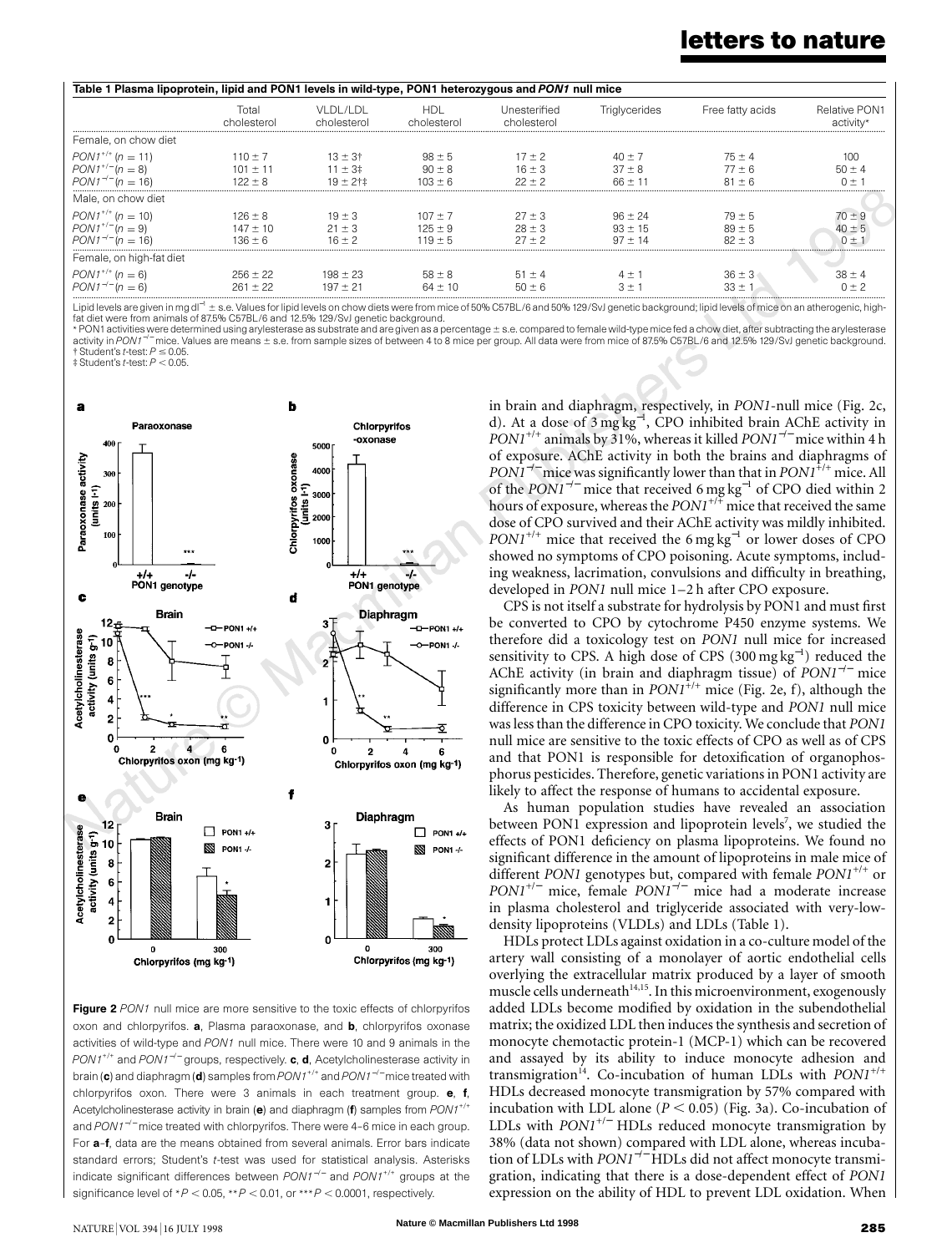*PON1<sup>−/−</sup>* HDLs were incubated with co-culture cells without LDL or oxidized phospholipids, they also induced monocyte chemotactic activity, whereas *PON1*+/+ HDLs did not (Fig. 3a). However, the activity induced by *PON1<sup>-/−</sup>* HDL alone was significantly lower than in the human LDL plus  $PON1^{-/-}$  HDL group ( $P \le 0.0001$ ) (Fig. 3a), indicating that HDLs from *PON1* null mice cannot prevent LDL oxidation and are also pro-inflammatory.

To investigate lipoprotein oxidation and the inflammatory response this induces, we measured the increase in lipid hydroperoxides (LOOH) and in MCP-1 in the medium after treatment of cocultured cells with HDLs isolated from wild-type and *PON1* knockout mice (Fig. 3b–d). We found that pretreatment overnight



Figure 3 PON1 null mice are susceptible to lipoprotein oxidation and atherosclerosis. a–d, HDL from *PON1* null mice fails to protect against LDL oxidation. Co-cultured cells were treated with various combinations of medium alone (none), human LDL (hLDL), wild-type mouse HDL (WT HDL), *PON1* null mouse HDL (KO HDL), HDL supplemented with purified PON1 (HDL/PON), or purified PON1 (PON). In a, co-cultures were treated as indicated for 8h and conditioned medium was tested for monocyte chemotaxis. In b–d, co-cultures were pretreated with HDL, with or without supplements of PON1, for 18 h and then incubated with fresh medium, with or without hLDL. After incubation, the conditioned media were assayed for LOOH, MCP-1 or monocyte chemotaxis. e, Increased susceptibility of LDL from *PON1* null mice to oxidation. Co-cultured cells were treated with hLDL or with LDL from wild-type (WT LDL) or *PON1* null (KO LDL) mice, and conditioned media were assayed for monocyte chemotaxis. f, Increase in atherosclerosis in *PON1* null mice. Female *PON1*+/+ or *PON1*+/<sup>−</sup> mice (PON1 WT/het, open circles) and *PON1*<sup>−</sup>/<sup>−</sup> mice (PON1 KO, filled circles) were fed on an atherogenic diet and the lesion area in the proximal aorta was determined. The average lesion sizes are indicated by bars.

of co-cultured cells with  $PON1^{+/+}$  HDLs blocked LOOH accumulation in human LDLs (Fig. 3b) and greatly reduced the amount and chemotactic activity of MCP-1 (Fig. 3c, d) in conditioned medium compared with the human LDL-alone group, whereas pretreatment with *PON1<sup>−/−</sup>* HDLs did not (Fig. 3b–d).

human PON1 protein, paraoxonase activity on these HDLs<br>increased from zero in sham-treated *PON1<sup>−/−</sup>* HDL to<br>9.8 units ml<sup>-1</sup>. Pretreatment of co-cultured cells with these supple-When *PON1<sup>-/−</sup>* HDLs were supplemented with 4 µg ml<sup>-1</sup> purified human PON1 protein, paraoxonase activity on these HDLs 9.8 units ml<sup>-1</sup>. Pretreatment of co-cultured cells with these supplemented *PON1<sup>−/−</sup>* HDLs restored the ability of the HDLs to block LOOH accumulation in human LDLs (Fig. 3b) and also decreased the amount of MCP-1 (Fig. 3c) and its chemotactic activity (Fig. 3d) in conditioned medium. Co-cultured cells pretreated with human PON1 also prevented LOOH formation in human LDLs (Fig. 3b) and reduced the amount and activity of MCP-1 (Fig. 3c, d) in conditioned medium. These results indicate that *PON1*<sup>−</sup>/<sup>−</sup> HDLs are unable to prevent LDL oxidation because they lack PON1.

Platelet-activating factor acetyl hydrolase (PAF-AH), another enzyme carried on HDL, can also destroy biologically active oxidized lipids *in vitro*16. Although the activity of PAF-AH was not reduced in *PON1* null mice (data not shown), this HDL was unable to destroy oxidized lipids, indicating that PAF-AH-containing HDLs are ineffective in the absence of PON1.

As PON1 seems to protect against lipid oxidation, we tested circulating lipoprotein particles for oxidized lipids. The amount of LOOH in each of the HDLs isolated from *PON1*+/+, *PON1*+/<sup>−</sup> and *PON1<sup>−/−</sup>* mice was  $6.2 \pm 0.5$ ,  $7.8 \pm 0.4$  and  $8.2 \pm 0.2$  µg linoleic acid equivalent per mg protein, respectively (PON1<sup>+7+</sup> versus  $PONI^{+/-}$ ,  $P = 0.01$ ;  $PONI^{+/+}$  versus  $PONI^{-/-}$ ,  $P = 0.003$ ). When added by themselves to co-cultured cells, *PON1*<sup>−</sup>/<sup>−</sup> HDLs (without LDLs) stimulated formation of LOOH (Fig. 3b), and MCP-1 levels (Fig. 3c) and chemotactic activity (Fig. 3d) in conditioned medium, whereas  $PON1^{+/+}$  HDLs did not (Fig. 3b-d).

Circulating LDLs carry large amounts of antioxidants and previous studies have found no evidence of oxidation. We did not find significant levels of LOOH in freshly isolated LDLs from any *PON1* genotype either. But in co-culture, LDLs from *PON1* null mice stimulated more monocyte transmigration than did LDLs from wild-type  $(3.3\text{-fold}$  increase;  $P < 0.0001$ ; Fig. 3e). Our results suggest that LDLs from *PON1* null mice are altered in some way that increases their ability to generate oxidized lipids, although the nature of this alteration is unclear.

Our results and previous human genetic epidemiological studies<sup>8</sup> indicate that reduced PON1 may support the development of atherosclerosis. We therefore examined atherosclerotic lesions in the aortae of *PON1* wild-type, heterozygous and knockout mice fed a high-fat, high-cholesterol diet for 15 weeks. To reduce any variation due to genetic heterogeneity, we backcrossed the *PON1* null allele for three generations of mice onto the atherosclerosissusceptible C57BL/6J strain. In mice fed a high-fat diet, the levels of VLDLs/LDLs increased and HDLs and PON1 levels were reduced comparedwith those in mice fed a chowdiet(Table 1). The amounts of VLDLs/LDLs and HDLs, as well as of other plasma lipids, were the same in  $PON1^{+/+}$  and  $PON1^{-/-}$  mice (Table 1), but the  $PON1^{-/-}$ mice had significantly larger aortic atherosclerotic lesions (mean lesion area:  $13{,}530 \pm 1{,}240 \,\mu\text{m}^2$  per section) than *PON1<sup>+/+</sup>* and *PON1<sup>+/−</sup>* mice  $(7,610 \pm 1,290 \,\mu m^2 \text{ per section})$   $(P < 0.01)$  (Fig. 3f). We examined several *PON1<sup>-/-*</sup> mice maintained on a chow diet and none showed any evidence of fatty streak lesions, indicating that hyperlipidaemia is required for the development of lesions in these mice (data not shown).

Our results show that *PON1* null mice are severely compromised with respect to the two processes of inactivating organophosphate poisons and of destroying oxidized lipids. These processes are important in that they determine the response to insecticide poisoning and the susceptibility to atherosclerosis or other inflammatory diseases.  $\Box$